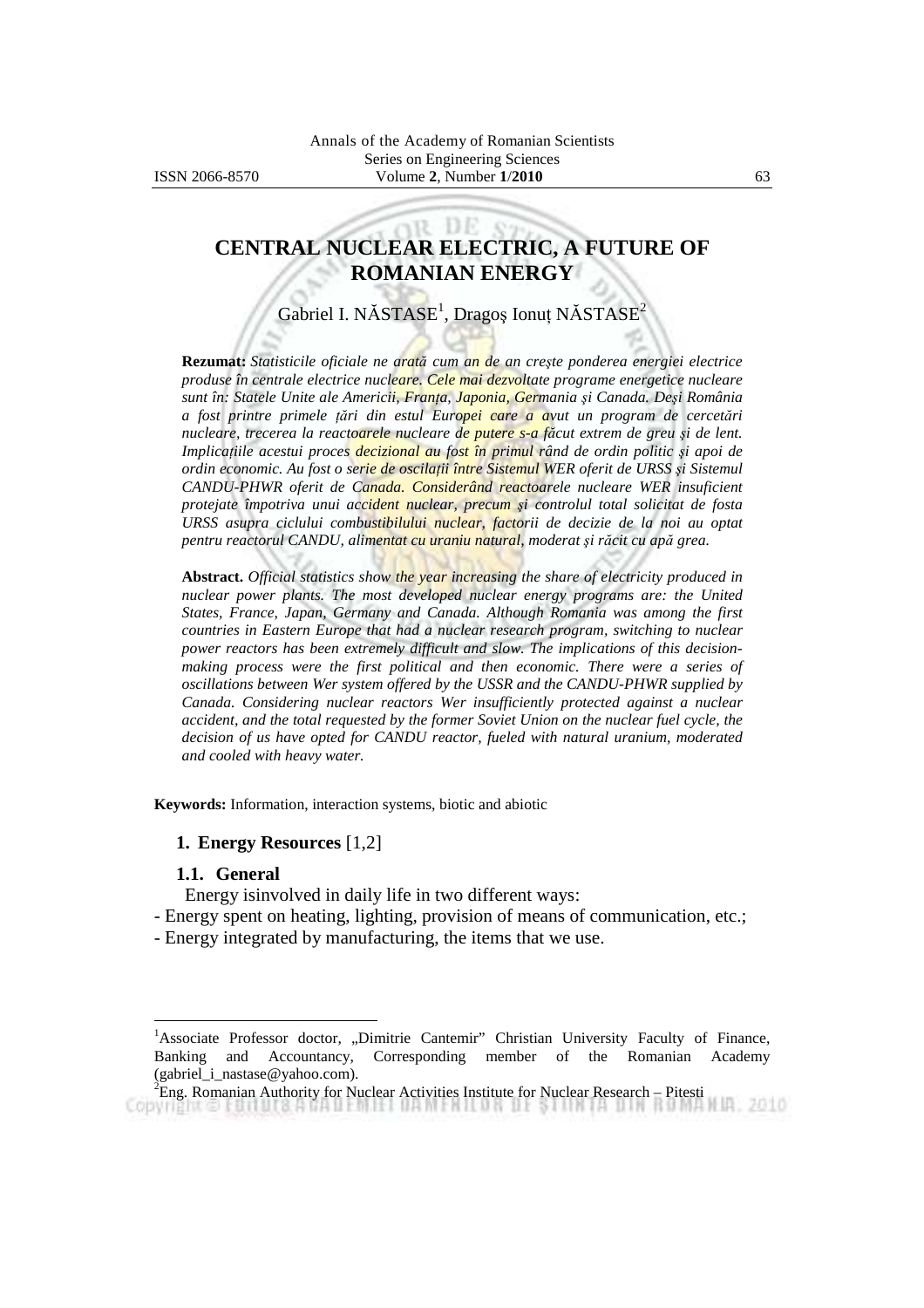In Table 1 are some current products and activities, measured in tonnes oil equivalent (t = 23.9 Joule 1T, T = 1012).  $\frac{1}{2}$ 

| Objects or activities            | Equivalent consumption |
|----------------------------------|------------------------|
| 1 kg sugar                       | $400$ g oil            |
| 1 kg fabric synthetic            | $5$ kg oil             |
| Construction of houses of 100 m2 | 10 t oil               |
| Heating                          | $2.3$ t oil/ year      |
| Lighting                         | $200$ kg oil/ year     |
| Manufacture a car for 1 tonne    | $1,3$ t oil            |
| Use a car for one year           | $1.3 \text{ toil}$     |
|                                  |                        |

 **Table 1.** Oil equivalent of several products and current activities

What factors determine the socio-economic development demand for energy to meet basic needs and enhance the level of civilization of a society and are the means and resources to meet those needs? Here are two questions whose answers are crucial for establishing a strategy for energy development.

Energy demand is governed by the evolution of two main factors, namely: population growth and economic growth, expressed as energy consumption per capita. ROMANIA

 Resources needed to meet energy needs can be addressed taking into account: - Their distribution between the various politico-geographical zones of the planet; - Considering the development of various resources in the share of energy supplied;

- State of development of methods for conversion into electricity the energy contained in various resources, both Regenerative these having a direct influence on the cost of using various resources.

 In order to estimate the competitiveness of nuclear energy compared with other energy resources (such as coal or oil) we refer to as the components of the costs of nuclear power.

A cost analysis should take into account three basic elements:

1) cost of investment in construction CNE: while nuclear power plants of 600 MW that is 1700-3000 dollars in 1980/kw installed, it varies in the same power, between 950-1200 and 750-900 for coal to oil. These costs decline with increasing installed power;

2) the cost of fuel is between 9500-10500 U.S. dollars/kwh (for reacting with water under pressure) and 5000-7000 U.S. dollars/kwh. (for the heavy water reactor). For coal and oil that these costs are 18-36 and 44-72 (x10 U.S. dollars/kWh);

Copyright © Editura A CAUEMEI DAMENILOR DE STIINTA DIN ROMANIA, 2010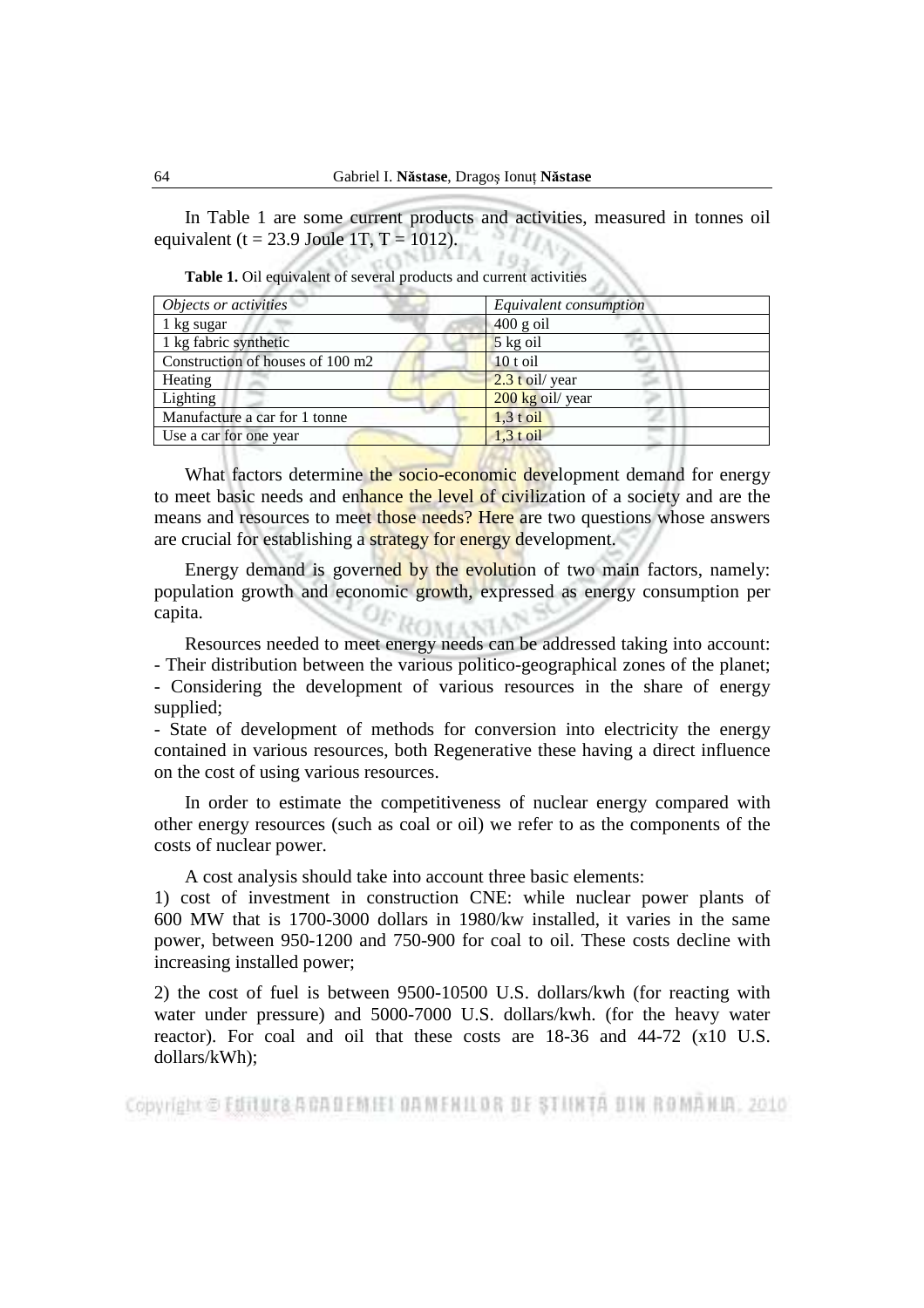3) the cost of maintenance and repair power of 600 MW is \$ 22 for LWR in 1980/kw; 29 for the heavy water reactor (HWR), 25.8 for coal plants and 15.3 for oil generation. This cost decreases with increasing installed power.

 The specific economic and geographical areas which are located in the power lead to the inability to specify the values for single feasible costs above.

A cost analysis of energy dependence in terms of generated power, including those central to that entered into service in 1990, shows that nuclear energy is the net cost lower than the energy **produced by oil and** is comparable to the cost of energy from coal. In comparing the updated average cost of different types of power is noticeable lack of costs to fuel power plants due to specific hydro recuperative hydraulic resources. The existence of nuclear power, and partly justifies the gross installed power CNE, entailing more and more countries using nuclear energy for peaceful purposes (Table 2).

| Years                 | '960 | 1965 | 1970  | 1975  | 1980  | 1985   |
|-----------------------|------|------|-------|-------|-------|--------|
| Gross installed power | 1200 | 8100 | 22800 | 80900 | 21000 | 224000 |
| Number of reactor     | 29   | 70   | 103   | 182   | 238   | 283    |
| Countries involved    |      |      |       |       | 29    | 31     |

Table 2. Construction of CNE evolution in the world

# **1.2. CNE-type classification**

 In Table 3 are listed the main types of nuclear power, and the last section of the table one can see some features on the technical solutions adopted in the various types of nuclear power, putting the focus on fuel issues and those related to clustering primary circuit elements jacket.

| CNE type<br>(fig.)        | Fuel                                                                                                         | Mode-<br>rator | Cooling agent<br>Type pr. TOC              | Effi-<br>ciency | Proposed technical solution                                                                                                                       |
|---------------------------|--------------------------------------------------------------------------------------------------------------|----------------|--------------------------------------------|-----------------|---------------------------------------------------------------------------------------------------------------------------------------------------|
| G.C.R.<br>(3.8, a)        | Natural uranium                                                                                              | Graphite       | $CO2$ 30 400                               | 29%             | Magnox siliques area of active<br>GA in the before-compressed<br>concrete                                                                         |
| H.T.G.R.<br>(3.8, b)      | enriched uranium<br>90% thoriu                                                                               | Graphite       | Helium 30,5 750                            | 42%             | Combined bile in ZA or bars in<br>concrete and GA before-<br>compressed                                                                           |
| P.W.R.<br>(3.8,c)         | enriched uranium<br>3,5%                                                                                     | Water          | Water<br>145 320                           | 32%             | ZA in the pressure vessel found<br>with GA jacket.                                                                                                |
| B.W.R.<br>(3.8, d)        | enriched uranium<br>2,5%                                                                                     | Water          | Water and steam<br>70 265                  | 32%             | ZA in the pressure vessel in<br>radioactive steam turbine                                                                                         |
| P.H.W.R.<br>(3.8, e)      | Uraniu natural                                                                                               | Heavy<br>water | Heavy water<br>100 300                     | 30%             | The pressure tubes roll with GA<br>iacket                                                                                                         |
| <b>LM FBR</b><br>(3.8, f) | Plutonium and<br>natural uranium<br>the second company of additional and control to the second of the second |                | Solid<br>Liquid 6 580<br><b>CONTRACTOR</b> | 40%             | ZA and the establishment of heat<br>Na-Na Na in the bath tub;<br>secondary circuit water with Na-<br>Ga<br>24 全市的 1 0% 2% 全市 9% 公司 3 PM 1 1 10 PM |

 **Table 3.** CNE-type classification

Copyright © FUILUIS ANADEMIEL DAMENILOR DE STIINTA DIN ROMANIA, 2010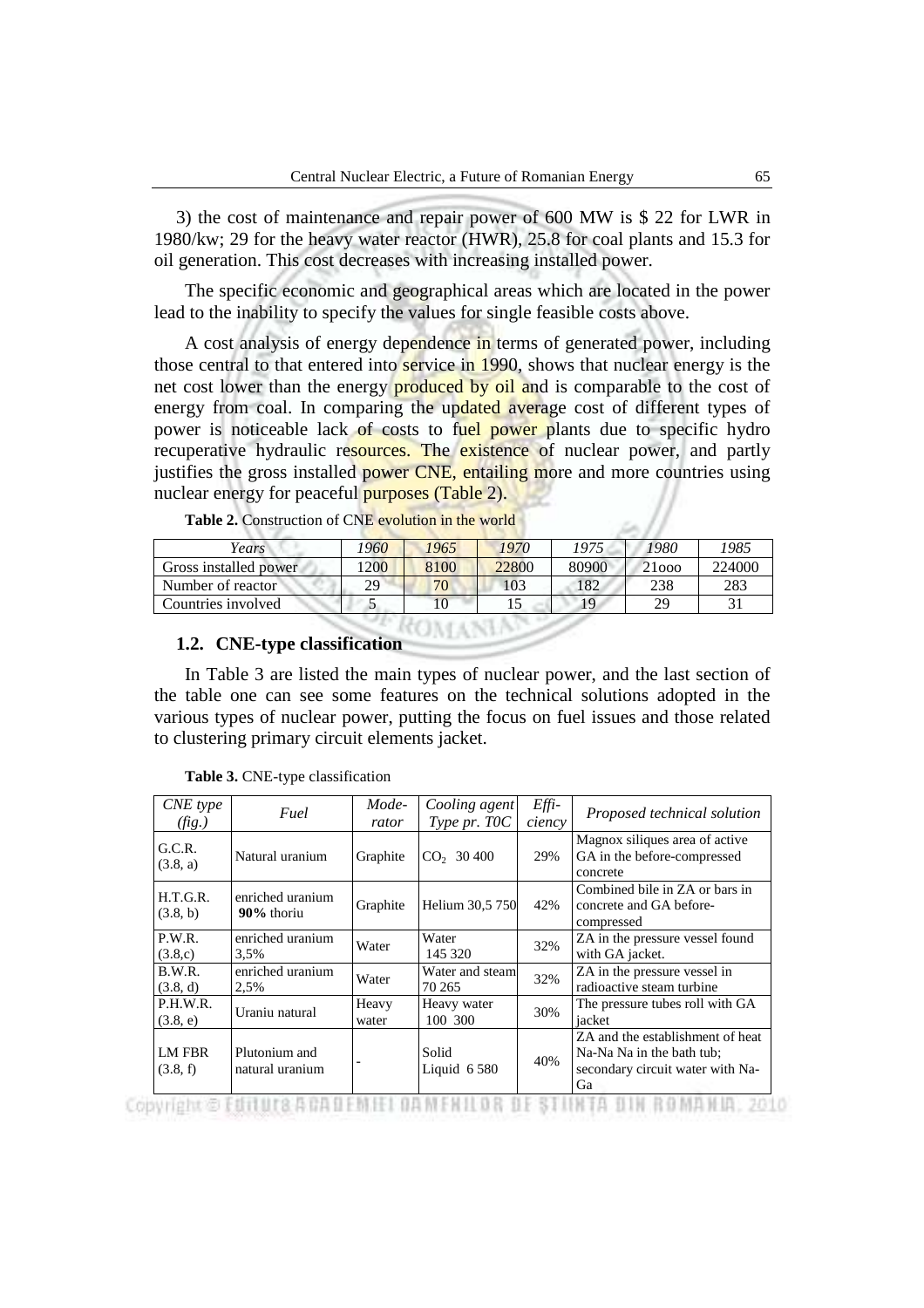ir DE

#### **2. Electrical nuclear power**

 CANDU systems described in this paper are for the central type, with a power of 600 MW, they are essentially similar to those for a central 950 MW. There are several reasons why nuclear power CANDU type plays an important, if not first on the list of nuclear plants with the best performance. The basic principle of CANDU project consists in bringing an economy and maximum use of neutron fuel cycle opened with natural uranium. As a moderator and heat using heavy water  $(D<sub>2</sub>O)$ .

#### **2.1. Central location**

General conditions imposed on the construction site where they are to build a nuclear plant are as follows: Central should be in close proximity to a source of water flow with large area of land for power should be sufficient to ensure a buffer zone at least 1000 m from the reactors, Central must be conveniently located so as to be easily integrated into the electric utility grid, an ideal place for the location of a nuclear power plant is relatively new ground plan with a structure of sedimentary rock having a thickness of several meters above water level, whereas that in such conditions the costs of construction and time required to prepare the construction site would be considerably reduced; suitable means of access to land-or rail-road in order to transport heavy equipment. If the plant site is located on the course of waterways, use access to river transportation equipment most difficult.

#### **2.2. Buildings and structures**

#### **Reactor building**

 The building houses the reactor nuclear reactor and auxiliary capacities, the primary heat transport, equipment and fuel handling instrumentation. Tire is separated from all other internal structural systems. This creates flexibility in construction and exclude interdependence of tire wall and other structures.

#### **Building for ancillary services**

 Building houses for auxiliary services equipment which may be located outside the reactor building, general equipment such as workshops for maintenance of equipment and laboratories, located in the space from this building. Scheme sharing rooms in this building provide safe and efficient in operation both in terms of traffic, areas of radiation as well as links between the spread of the plant buildings. Equipment for irradiated nuclear fuel storage is also located in the vicinity of nuclear tire.

#### **Turbine building**

 The building comprises turbine hall turbine, auxiliary equipment room and 2 rooms with a single floor. Room for auxiliaries is provided space for the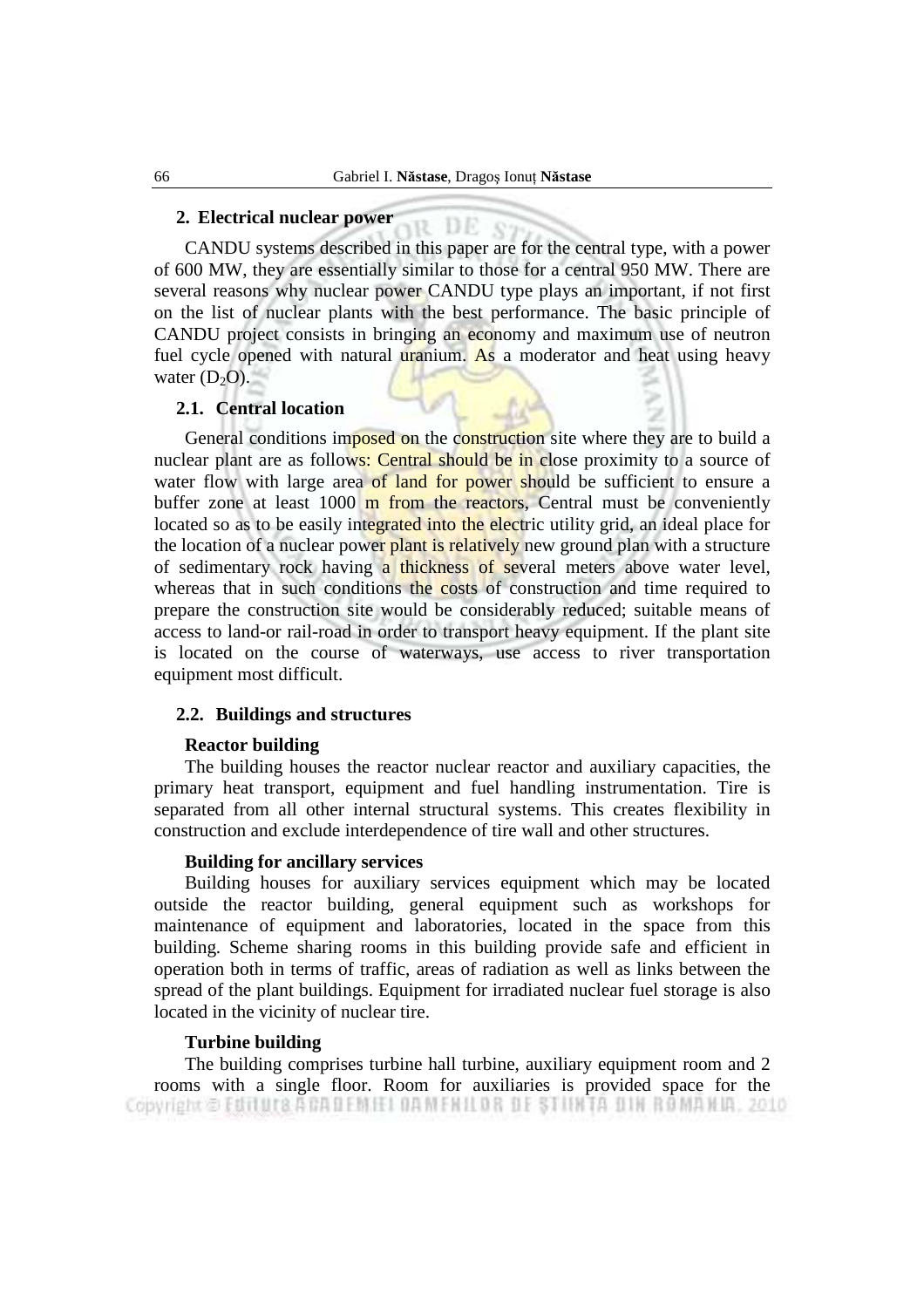distribution of electricity. Factory water treatment plant and diesel generators are located on a ramp in the annex buildings. In the turbine hall cranes (bridge cranes) used for lifting turbo-generators works and maintenance and auxiliary equipment. Turbine building has an infrastructure of reinforced concrete, a steel superstructure, the steel beams for the roof, walls and insulated metal roof.

## **Building cooling pumps**

Building pumps is built from a concrete infrastructure that are located pumps cooling of condenser, pumps for water processing, fire pumps, screens, pumps and lattices laundering screens. A steel superstructure serves location engine pumps. The roof is fitted with seats for access to the work of installation and maintenance of pumps.

# **The safety**

As with most metals, decreasing their fuel sheath resistance at temperatures very high. Sheath integrity is jeopardized where the accident takes place which makes cooling more fuel to be reduced to the power which it produces.

If such an accident occurs, the process of the reactor can often stop the activity or to moderate effects. Those running these operations are safe systems. They are independent of the process and independent of each other both in terms of both functional and physical and are not used in daily operation of the plant.

 When necessary, they may be making off the reactor (the stop), the heat discharging residual fuel (cooling system damaged a reactor and those that prevent the Spreading of radioactivity in the environment that can escape from the reactor ( systems of tire).

 In support of these systems Friday special security systems that provide alternative sources of electricity (supply system crash with electricity, and water cooling).

#### **The stop**

 There are two systems for stopping the reactor, with full capacity, each to be able to stop functioning reactor. The two staging systems are independent from each other physically and functionally. Functional independence is assured because of different principles of achieving shutdown: bare solid stainless steel with boron (1 system) and direct injection of liquid absorbent of neutrons in the moderator (system 2). Independence of physical systems is achieved by closing the vertical arrangement of elements stop using the top of the reactor and placing the tubes horizontally using the injection is to the sides of this reactor.

## **The safety drapery**

 These systems discharge heat originating from the reactor fuel and ensure that the release of radioactivity following the reactor shutdown after an accident does Copyright © Editura A CADEMIEI DAMENILOR DE STIINTA DIN ROMANIA, 2010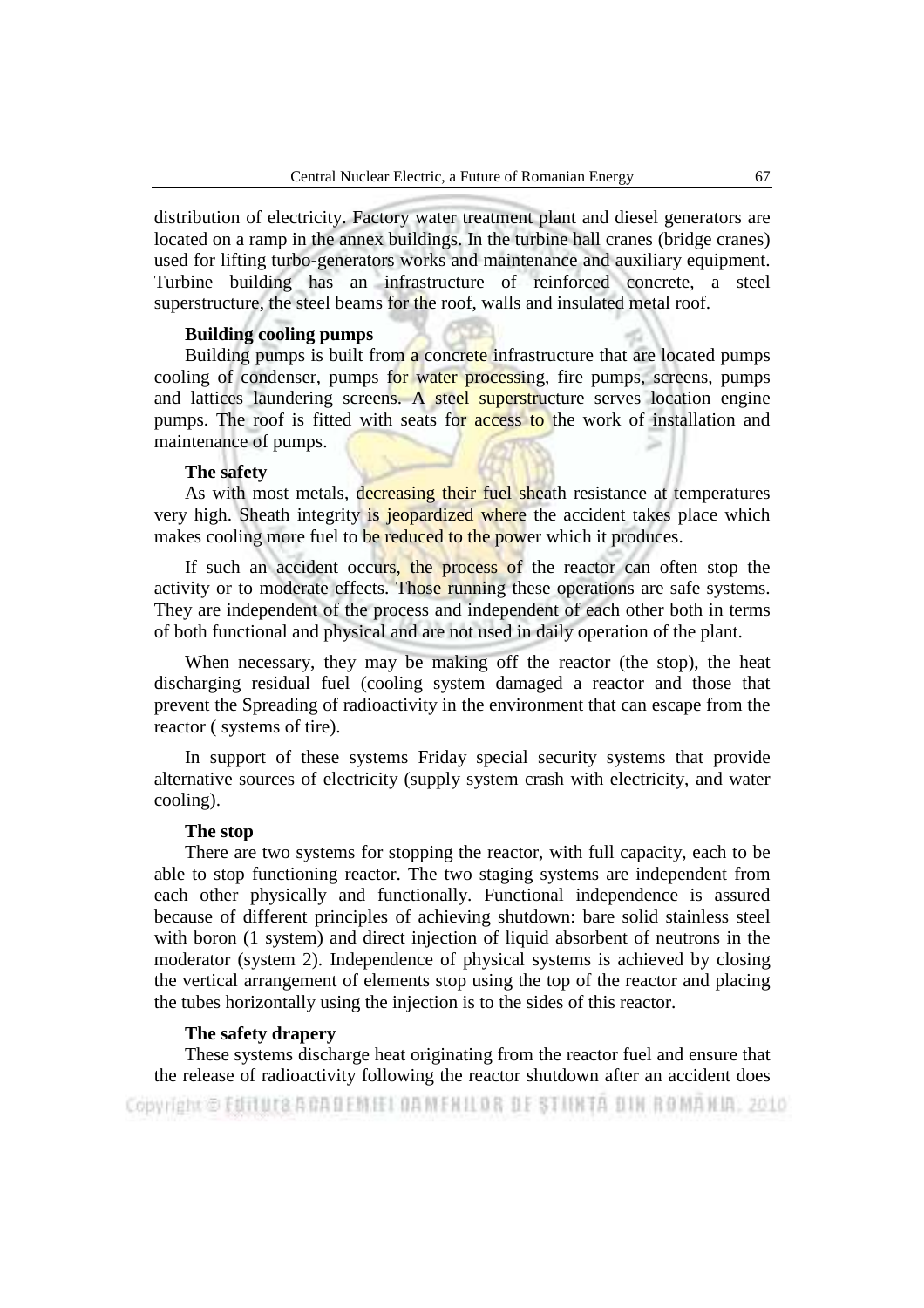not exceed limits specified in the Guidelines for the Control Economic Community (which are consistent with those indicated by the International Commission on Radiological Protection).

#### **The auxiliary safety**

 These systems can be used for normal operation of the plant and are used to support the operation of safety systems.

# **Grouping systems**

To ensure protection against accidents with low probability of occurrence such as fire or local projects (for turbine blades, air attacks), the plant safety systems and drapery safety auxiliary systems are divided into groups that are independent one from another in terms of functionally and physically.

Each group is intended to perform the following functions: to stop the reactor, to remove heat from the fuel reactor to prevent the occurrence of accidents during the operation, which could jeopardize the safety barriers, to provide information necessary to ensure the supervision plant after the accident.

Systems that meet these safety systems are stopping the nuclear reactor, the normal processing system which closed normal electricity supply systems and water service, the emergency cooling of the reactor active zone to evacuate heat; tire systems which absorb any amount of energy released accidentally deliverance prevention radioactivity, which could result from such accidental leakage of energy; main control room or area to control secondary surveillance power by accident.

#### **Nuclear reactor**

 The reactor currently in various construction consists of a cylindrical vessel (roll) containing moderator, heavy water, the control mechanisms and reactivity of the 380 fuel assemblies channel.

The main features of CANDU-type reactor are:

- a) active area of the reactor is not designed as a huge container of pressure, but as a structure that contains channels with small diameter for nuclear fuel;
- b) systems separate moderation, and cooling in heavy water;
- c) opportunities to go to refuel nuclear fuel;
- d) reactive devices that have not run at high temperatures or pressures;
- e) fuel consists of natural uranium;
- f) the negative consequences of reactor operation are limited whereas the excess of radioactivity due to nuclear fuel is low and the lifetime of neutrons is relatively long.

 Channel of the fuel assemblies roll tubes containing the fuel and heavy water (cooling agent). Area of fuel channel tube roll is filled with gas (CO2) to provide Copyright © Editura A CADEMIEI DAMENILOR DE STIINTA DIN ROMANIA, 2010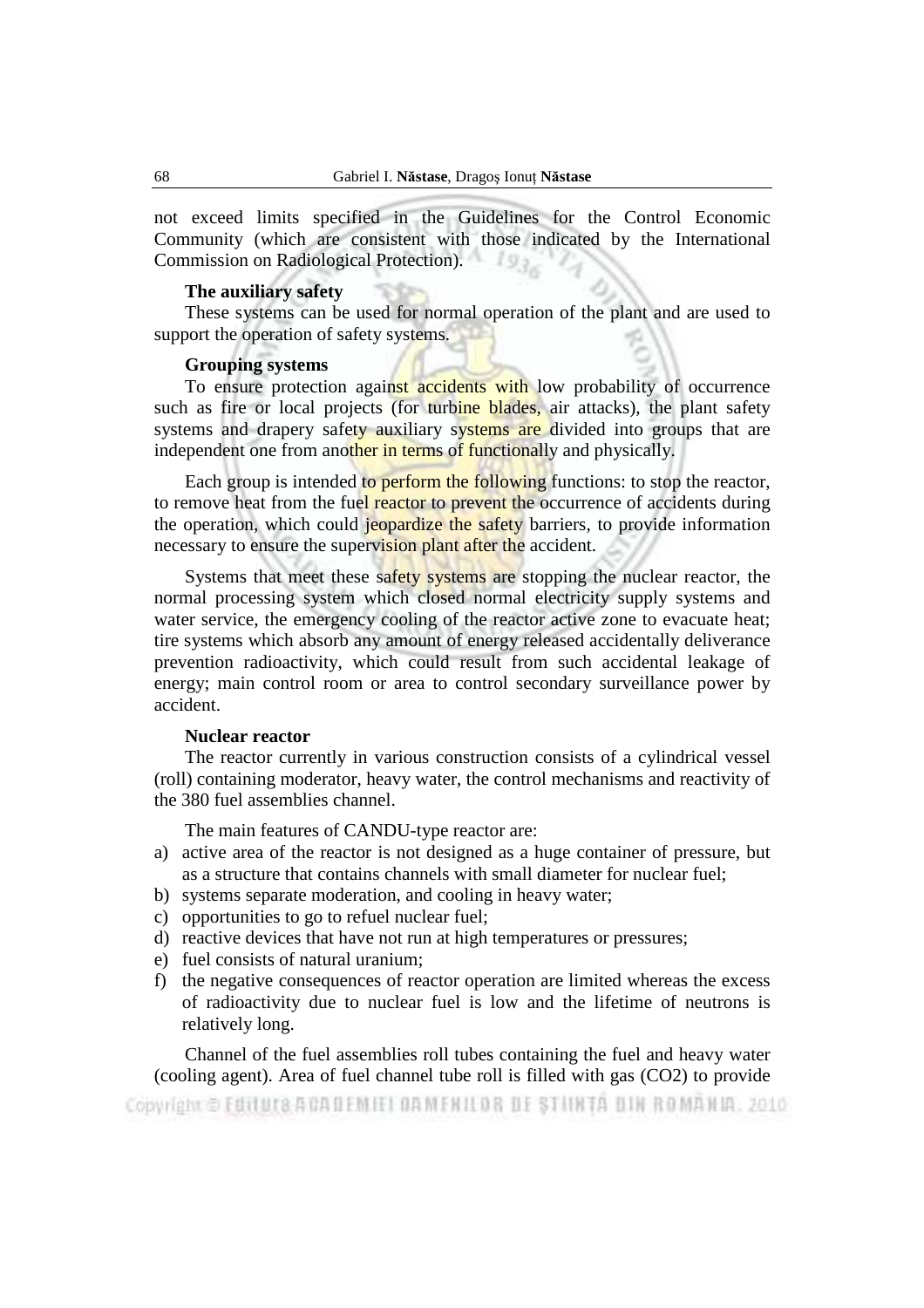thermal insulation. To provide the heat dissipated by the moderator fuel assemblies, and heat of interaction with fission neutrons and gamma radiation, reactor is provided with a cooling system.

 Roll is supported by the head protection, which protects areas of operation of the machine-loading fuel discharged by the reactor active zone.

Roll and the head protection are placed in a chamber of steel and concrete filled with light water which serves both as a cooling as well as biological protection.

The absorption of neutrons, both the liquid and solid as well, are used to control reactivity. Stopping fast reactor is stopped by bars or by the injection of liquid absorbent materials for neutrons, "liquid poisons" the moderator.

Each of the 380 fuel channels consists of a pressure tube alloy niobiumzirconium, expanded at each end in a terminal fitting in stainless steel.

Near the external fitting each terminal is a space which are attached to supply pipes, incoming and outgoing.

The closure of the channel consists of a flexible disk (closing) mounted on a body that is firmly in fitting air-tight terminal through a set of adjustable trimmer.

 Plug protection is contained in each terminal fitting, where it crosses the end of protection. Both stopper protection as well as the closure of the fuel channel can be removed and returned to the car-load of fuel discharged during the fueling.

The reactor is fueled with natural uranium in the form of pills uranium dioxide (UO2).

 Approximately 29 pills, placed end to end and closed in a sheath of zirconium lloy, forming the fuel. Thirty-seven such elements are assembled into a fuel  $=$ Denmark. Each fuel channel contains twelve such installments.

#### **Tire**

 Envelope includes all components of the nuclear reactor, because failure could lead to the release of large quantities of radioactivity to the public. Given the large amount of energy accumulated in the cooling of the reactor, the tire must withstand a significant increase in pressure. The criterion for determining the effectiveness of the tire is full of losses during an excursion pressure (increased pressure above the normal return after a period of time). To meet the design requirements for losses shall be taken two ways. The first tire design involves minimizing the rate for sparkling. The second involves a system that will absorb the energy released, jacket, top to reduce the pressure and duration of trip pressure.

Copyright © Editura A CAUEM EL DAMENILOR DE STIINTA DIN ROMANIA, 2010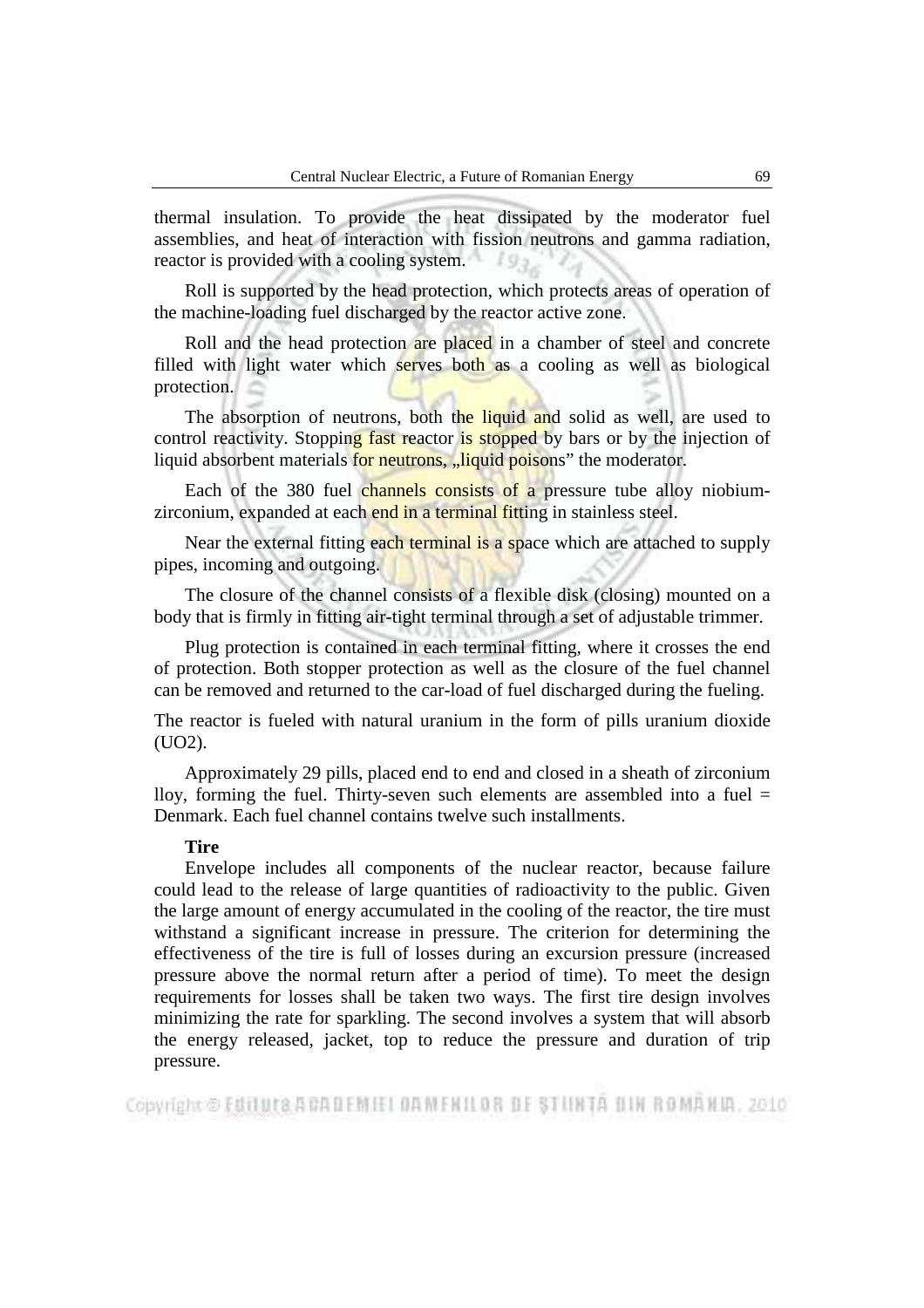The absorption of energy consists of a source of water spraying system, with valves to open and the air coolers. The tire consists of a concrete structure before tense- after tense lined with plastic, a spraying system with automatic initiation; coolers air, an exhaust system and air purification with filters; holes for air access, a system with auto-open-closing tire, consisting of all pipes valves open or may open during normal operation, an automatic immersion.

If there is a major defect in the transport of heat, pressure and increases the building in case of excess of  $3.5 \text{ kPa}$   $(0.5 \text{ psi})$  is closing the tire (if closing has not been triggered by a signal cessation of activity). Other sensors provided throughout the reactor will cause the closure of the reactor, and when necessary immersion system can be operated manually. Immersion system will start to operate automatically in an excess of 14 kPa and stop when the pressure drops to 7 kPa.

 Operation can be continuous or cyclical, depending on the seriousness of the accident.

Condensation that occurs on the walls of the building and operation of the cooling circuits of the building reduce the air pressure of 7 kPa to the atmospheric pressure. The vapor recovery and air drying clean atmosphere tire when the dew point reached about 160C. This stage is followed by purging air fresh downloaded by circuit drying and ventilation system with air filter, remove the particles and so the radioactive iodine before the air is released into the air.

 If a minor accident occurred in the transport of heat, refrigeration systems in the building will compress the cooling agent unloaded transport system of heat and pressure will keep building to the atmosphere.

 Gamma activity, if pipeline before discharge from the ventilation system and / or the vapor recovery will produce signals that will close the dampers and tire valves to prevent the sparkle in the environment.

 Issuance of a fission product in the machine room supply fuel produced as a result of the fall of one or more fuel elements will be made to discharge piping system of ventilation and insulation will cause tire.

 Camera car fuel supply, boiler room and niches can purify the train through filters of the ventilation system of building the reactor to remove particles and radioactive iodine before the release of air in the atmosphere.

#### **Heavy Water Management**

Central has been designed that can be prevented any loss of heavy water (D2O) of reactor systems.

Copyright © Editura A CAUEMEI DAMENILOR DE STIINTA DIN ROMANIA, 2010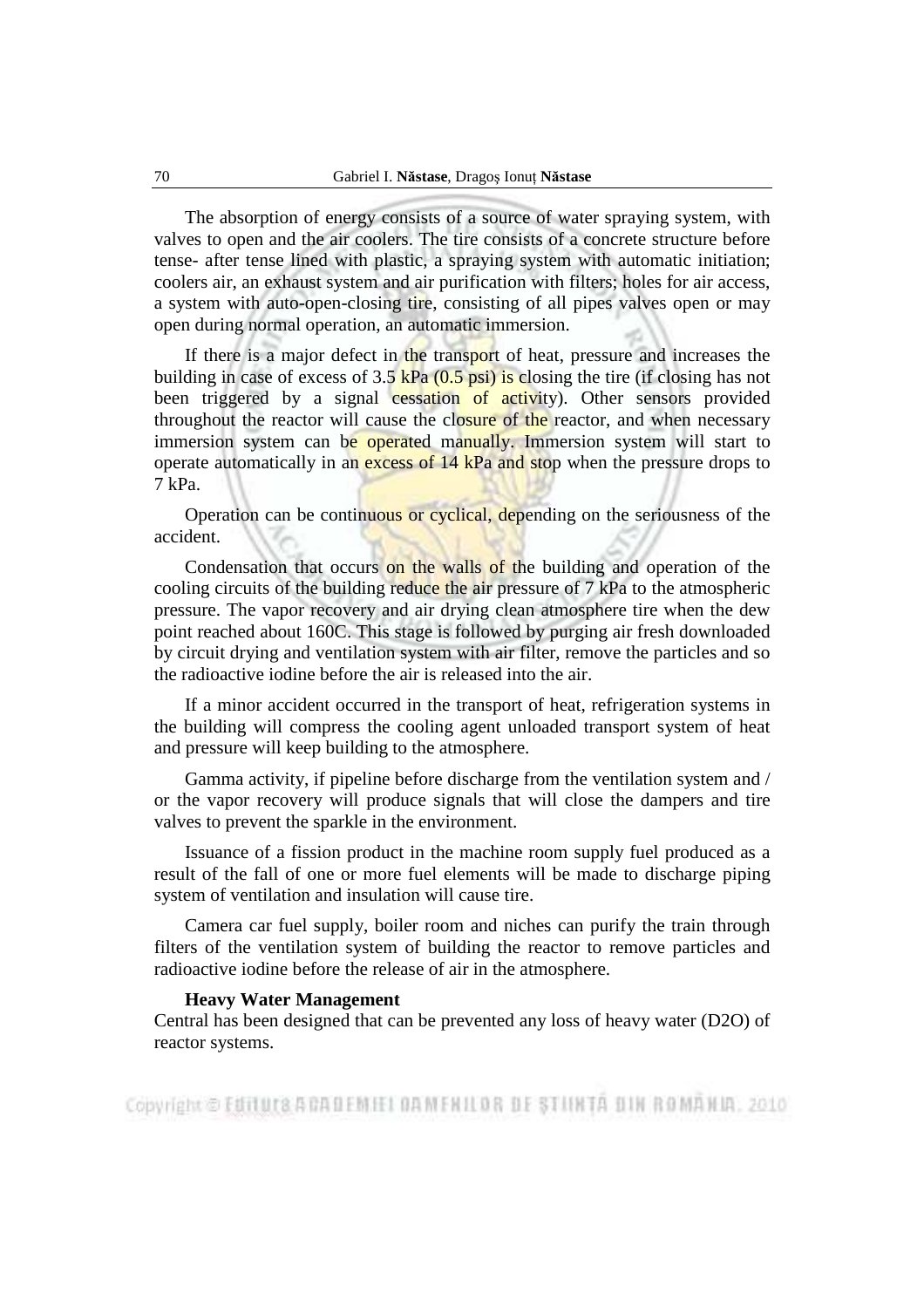Conduct safe water is heavier by using extensive joints by welding and a lower number as the joints in the circulation of heavy water, isolation (separation) as possible on the joints of the mechanical system and heavy water the light water system, the existence of a system for recovering heavy water as a liquid; building containing heavy water is weathertight and have a minimum of ventilation system to prevent vapor removal, the air in the building is kept dry with closed circulation systems and drying so that any increase in the level of moisture can be detected immediately. Heavy water vapor from the drying systems are restored, and rich.

#### **System deutering and non-deutering**

Resins used in columns of ion exchange in the transport of heat and system containing  $D_2O$  moderator. In the recovery  $D_2O$  resins are processed (nondeutering a leak down through the layers of  $H_2O$  resin) of the deutering and nondeutering.

Similarly, when the resins used for ion exchange are received from the power devices, they are are also processed (deutering through a passage from the bottom up by  $D_2O$  of the resin layer to remove  $H_2O$ .

Resins used for ion exchange in each system are processed separately and each part processes of  $D_2O$  is distorted, corrected and transferred to the cleaning of  $D_2O$ . **COMPANY** 

# **System cleanup**

The cleanup of the  $D_2O$  of impurities, except water, contains three columns of ion exchange, a charcoal filter with two pumps and supplies. Columns of ion exchange removes ions of boron, lithium and iron, and other products of corrosion. Columns removed in November, also fission products such as radioactive iodine and retain. Charcoal filter removes oil present in heavy water and impurities such as amines and carbonates.  $D<sub>2</sub>O$  cleaned is transferred to the enrichment of  $D_2O$ .

#### **The vapor recovery**

In the reactor building is a system for recovering vapor  $D_2O$  designed to maintain a dry atmosphere in areas where leaks can occur in  $D_2O$ . These areas are divided into three groups, each serving a portion of the system.

I. Areas accessible only during the reactor is closed as: areas in which the car with fuel supply, boiler room, including areas in which the cooling circuit of the reactor; room moderator (excluding the portion of the equipment around).

II. The moderator-space around equipment moderator.

III. Areas accessible during reactor operation: access routes for maintenance operations at car fuel supply to the monitoring room.

Copyright © Editura A CAUEMEI DAMENILOR DE STIINTA DIN ROMANIA, 2010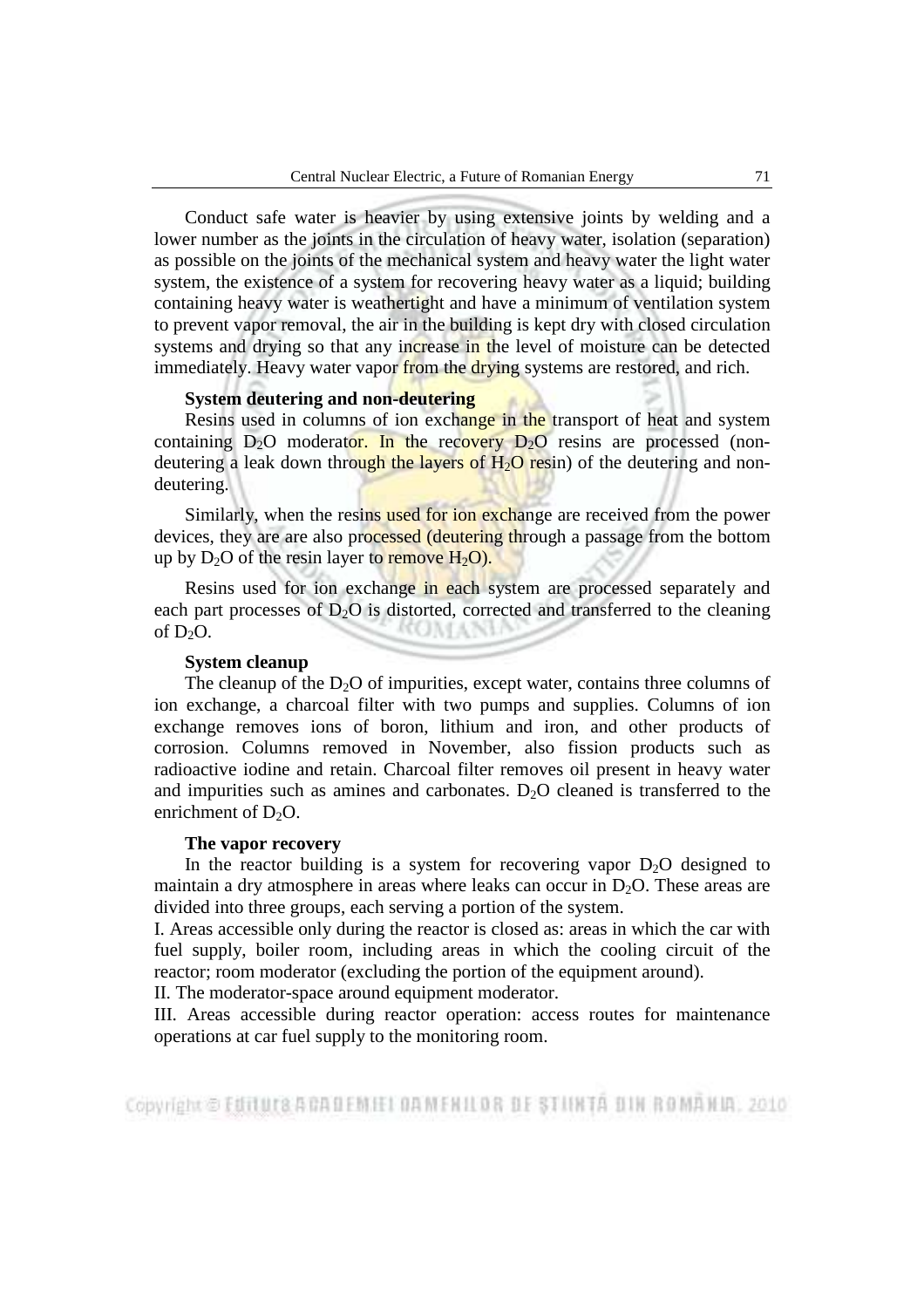# **The collection D2O**

This system is intended to collect  $D_2O$  since the mechanical components in the reactor building and evacuated  $D_2O$  equipment before it goes to maintenance works.

 $D<sub>2</sub>O$  is transferred from the reservoir by two pumps be to control system pressure and water or, when it was split on the cleanup of the  $D_2O$ .

#### **The enrichment of D2O**

The enrichment of D<sub>2</sub>O separated by recovery, a mixture of H<sub>2</sub>O and D<sub>2</sub>O in a distillation education, richer in water than light and the original combination in a lower richer in heavy water than the original combination.

The system supports enrichment mixtures ranging from 2% to 99%  $D_2O$  and enriches făcîndu them to reach the reactor type  $99.8\%$  D<sub>2</sub>O. The higher distillation has a concentration of less than  $2\%$  D<sub>2</sub>O.

#### **Supply system with D2O**

Supply system with D<sub>2</sub>O receives  $D_2O$  from two sources: fresh D<sub>2</sub>O received from the reservoir or container;  $D_2O$  enriched received from the enrichment. 4 The storage tanks supply system with  $D_2O$  containing water for a moderator or a transport system of heat. The four working tanks and storage equipment for  $D_2O$ with a rich content of isotopes during normal reactor operation.

#### **Nuclear fuels**

 Throw joined two of the composition of the used nuclear fuels (Table 4). We will also show compatibility with the cooling of metals and uranium dioxide (UC) and uranium carbide  $(UO_2)$ . This is a very important aspect in the use of nuclear fuel in the reagents (Table 4).

 Time spent nuclear fuel in the area of active nuclear reactor in a nuclear unit is only a stage in the cycle of production and reproduction of nuclear fuel.

| Name       | Uranium Dioxide                               | Uranium carbide |
|------------|-----------------------------------------------|-----------------|
| Symbol     | UO <sub>2</sub>                               | UC              |
| Form       | sintered powder                               | cast bar        |
| Density    | 10,6                                          | 13,5            |
| (g/cm3)    | 86,9%                                         | 95%             |
| Content:   | 0,1                                           | 0.1             |
| Uraniu     | 10                                            | 10              |
| Ag ppm     | 0,2                                           | 0,3             |
| Al ppm     |                                               | $4,5-5%$        |
| B ppm      | 5                                             |                 |
| $C180$ ppm | 0,2                                           | 0,2             |
| Ca ppm     | 10                                            | 10              |
| Cd ppm     | and the first party of the first state of the | 30              |

 **Table 4.** Composition of the used nuclear fuels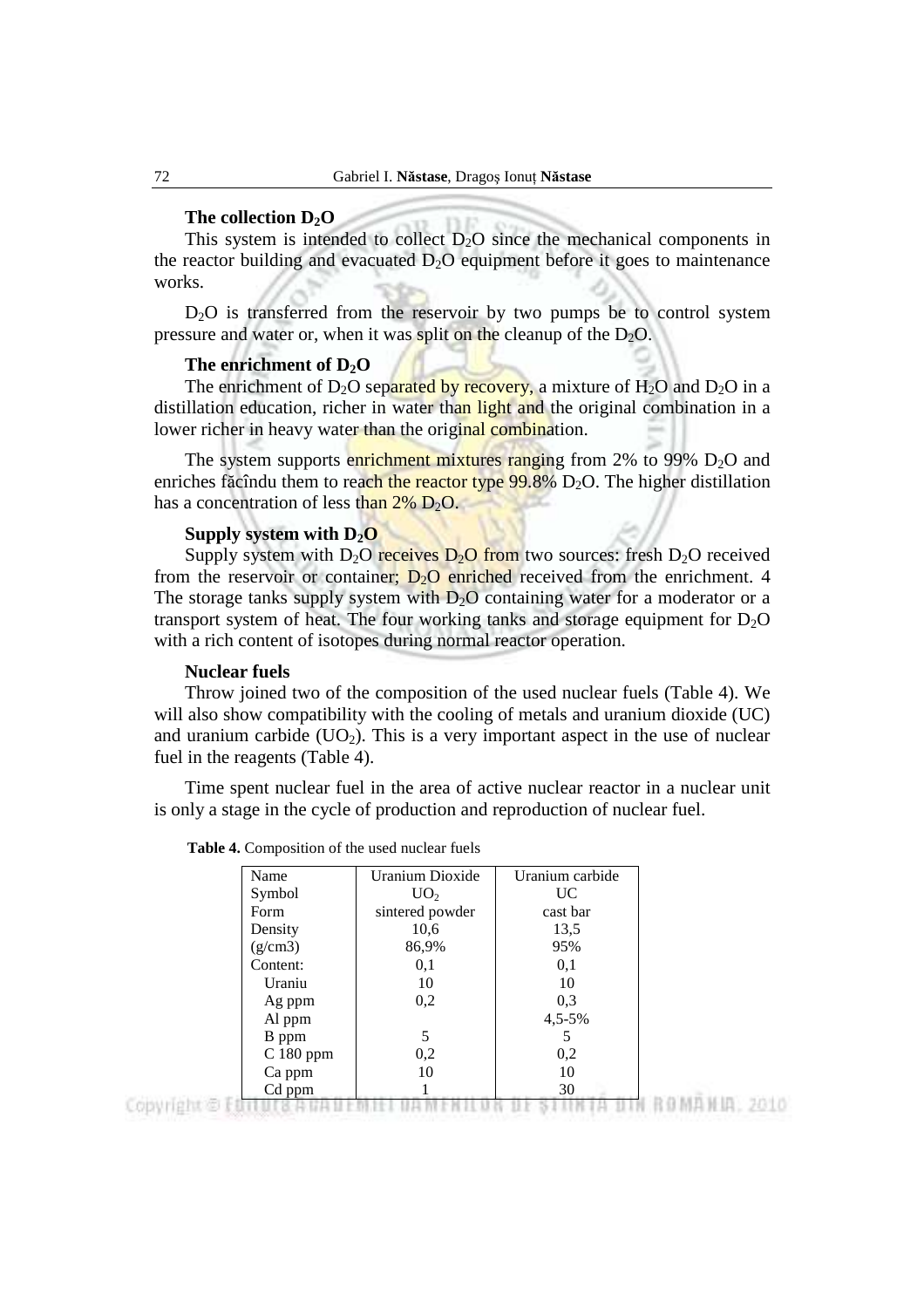

**Table 5.** Compatibility with agents and cooling metal to  $UO<sub>2</sub>$  and  $UC$ 

| Material                  | UO <sub>2</sub>              | UC                                          |
|---------------------------|------------------------------|---------------------------------------------|
| CO <sub>2</sub>           | good to 900°C                | rapid oxidation at 500°C 8 atm              |
| H <sub>2</sub> 0          | good to 300°C                | decomposed above 80°C                       |
| Hydrogen                  | good to high temperatures    | compatible to high temperatures             |
| Na-liquid                 | behavior variable in testing | compatible at $800^{\circ}$ C for one month |
| Zirconium                 | responds to over 800°C       | compatible to $1000^{\circ}$ C              |
| <b>Stainless</b><br>steel | good to $600^{\circ}$ C      | react to $1100^{\circ}$ C                   |
| Melting<br>temperature    | $2750 \quad 40^0C$           | $2350^0$ C                                  |

 To have a clear picture of the nuclear fuel cycle in the quantities involved, consider that there should be a comparison of this cycle with another cycle fuel energy widely used today, such as coal (Table 6).

 If nuclear power reactor using reproductive or type LMFBR (with fast neutrons using cycles 238 U, 239 Pu and reusing plutonium) or type HWR (cycles with 232 Th, 233 U), while in Table 7 are given consumption the fuel balance in the functioning of various fuel cycles.

Copyright © Editura A CAUEM EL DAMENILOR DE STIINTA DIN ROMANIA, 2010